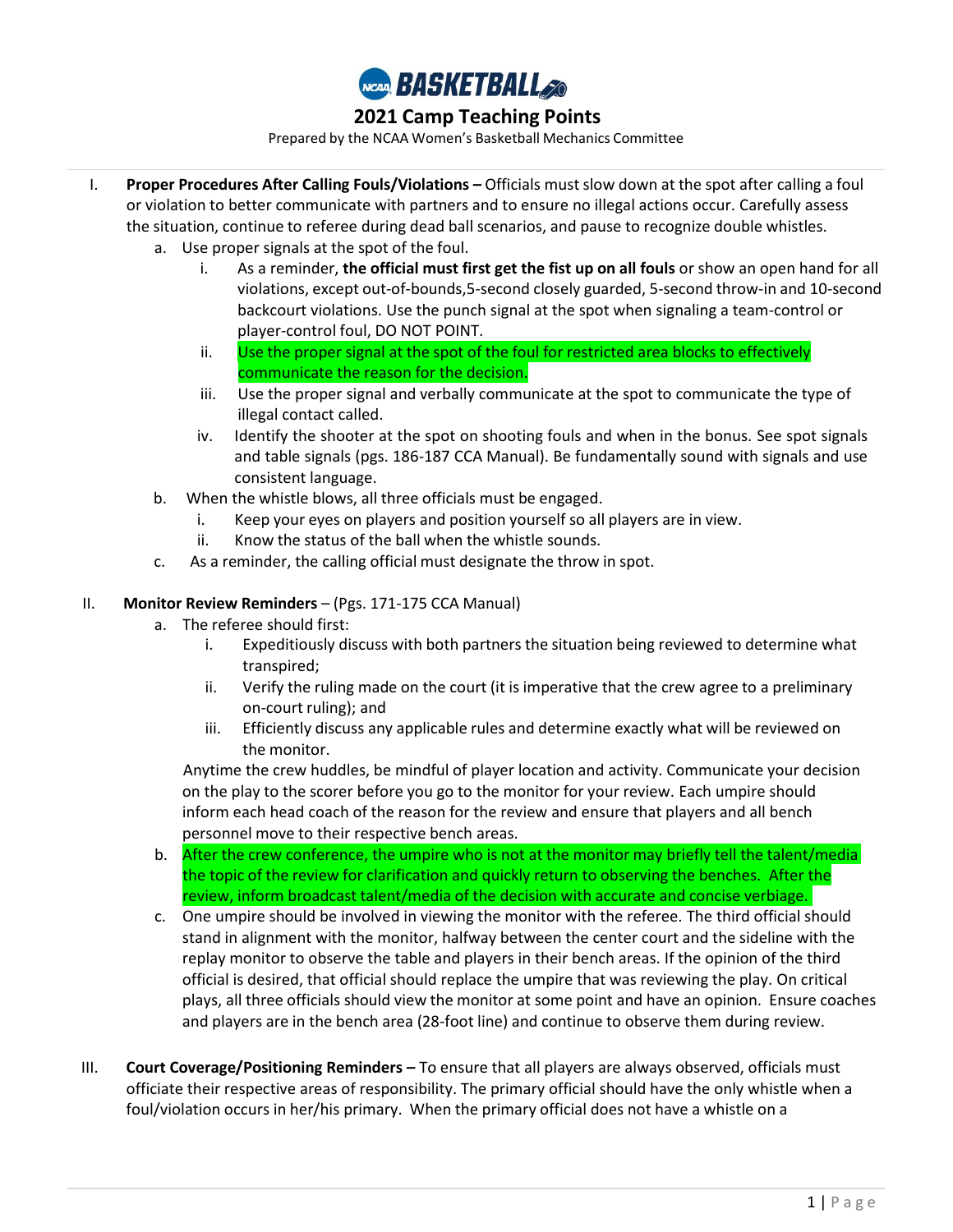

Prepared by the NCAA Women's Basketball Mechanics Committee

foul/violation that is **OBVIOUS**, then another official should make the call when it occurs in her/his secondary. The only time there should be a double whistle is when there is uncertainty in whose primary the foul/violation occurred.

- a. Front court coverage on drives to the basket.
	- i. Drives **down the lane** and below the free-throw line: **Lead** is responsible for the play all the way to the basket.
		- 1. **Lead** has primary responsibility for block/charge plays. **Center** and **Trail** have secondary responsibility.
		- 2. **Lead** has primary responsibility for plays at the rim with the **Center** and **Trail** having secondary responsibility.
		- 3. **Center** and **Trail** have dual coverage responsibility when a player pulls up for a shot or a pass.
		- 4. **Expect Lead** will make the call.
	- ii. When a player with the ball **curls** towards an official -- that official should make the necessary call.
	- iii. Drives originating from the Trail toward the Lead: **Lead** is responsible for the play.
	- iv. Drives originating from the Center position to the basket.
		- 1. **Center** is responsible for the **primary defender**. The Center will have a **primary**  whistle onplays involving the primary defender and will have a **cadence** whistle on the secondary/help defender. Position adjust to create the best angle possible to maintain anopen look on the primary defender for block/charge or point of contact fouls.
		- 2. Once the primary defender is beaten, the Center will continue to officiate this defender from the backside to watch for trips, pushes, hits and swipes from behind (provided thematchup remains competitive).
		- 3. **Lead** will have primary coverage responsibilities for refereeing the **secondary/help defender**. The Lead will pinch the paint and pick up the A to B movement and restricted area position involving any secondary/help defenders. The Lead will have a **primary** whistle on plays involving the secondary/help defender and a **cadence** whistle on plays involving the primary defender.
		- 4. **Trail** should move one to two steps onto the floor and stay connected to the Secondary/help defender, as the Trail may have the only open look on the play. Trail should have a **cadence** whistle when ASSISTING in this situation.
	- v. Drives originating from the Lead's primary, the Lead must be given the first opportunity to make the call in their primary area. Trail and center should be ready to assist with secondary/help defenders.
	- vi. Primary officials must be given the first opportunity to make the call in their primary area. Obvious contact in your secondary area must be called with a **cadence** whistle.
	- vii. Cadence the timing or rhythm of the whistle in an official's secondary coverage area.

**NOTE**: If the cadence whistle occurs at the same time as the primary whistle, then the cadence whistle was blown too soon.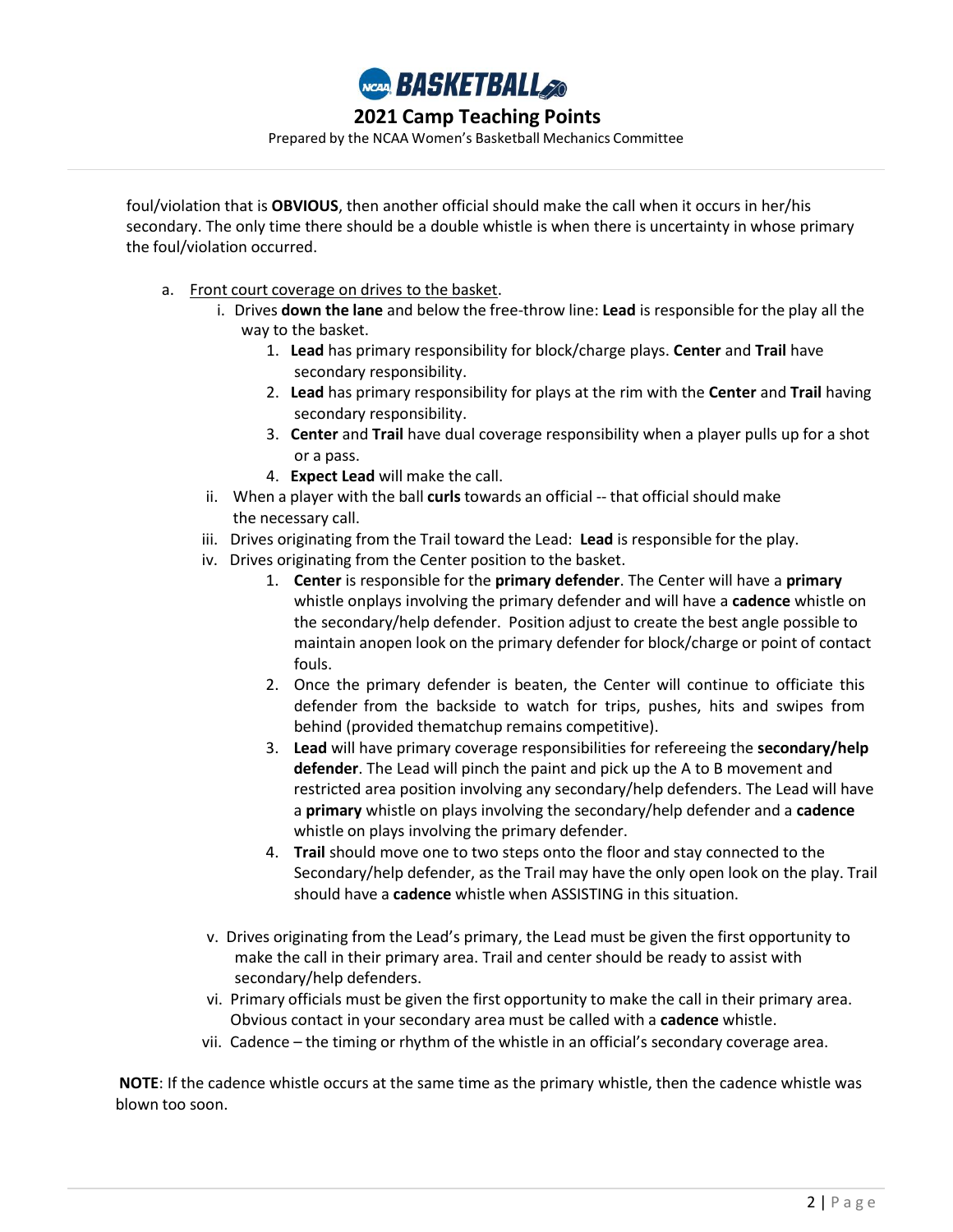

Prepared by the NCAA Women's Basketball Mechanics Committee

- b. The Lead tends to not be wide enough when refereeing strong side post play.
	- i. The Lead needs to mirror the ball in the front court.
	- ii. The Lead needs to position adjust to have an open angle to referee the competitive matchups in the post.
- IV. **Coverage of 3-Point shots** requires officials to position adjust to first referee the defender and to see possible fouls.
	- a. Position adjust, if needed, to referee the defender and screening action in her/his primary area.
	- b. Keep head up to referee illegal contact.
	- c. Use peripheral vision to locate the 3-point line.
	- d. Take the shooter up and down to referee her landing space.
	- e. Adjust for rebounding coverage.

### V. **Restricted Area, LDB & Help Coverage**

- a. The primary official must first referee the legal guarding position of the secondary/help defender, then pick up the line.
- b. **Dribble drive play goes down the lane: Lead needs to be no nearer than the closed-down position to referee the legality of the secondary/help defender. Trail and Center must position adjust to provide help when needed as to the location of the player with the ball when she started her move to the basket as well as the legality of the secondary/help defender.**
- c. Dribble drive to the basket originates from Center: **Lead has primary coverage of the secondary defender. Center has secondary coverage of the secondary/help defender.** Trail must position adjust one to two steps onto the floor and stay connected to the secondary/help defender, as often the Trail will have the only open look to judge the legality of the secondary/help defender. The Trail will provide help when needed as to the location of the player with the ball when she started her move to the basket (LDB), as well as the legality of the secondary/help defender.
- d. Dribble drive originates on strong-side: **Center and Trail must position adjust to provide help** when needed as to the location of the player with the ball when she started her move to the basket, as well as the legality of the secondary/help defender.
- e. With the increased size of the Restricted Area, expect more plays in this area. **Center** and **Trail** MUST be ready to execute LDB and RA help coverage.
- f. Proper signals on restricted area blocking fouls are essential to communication with partners, coaches and players.

### VI. **Rebounding Officiating – Get the first foul – Clamps, Hooks, Holds, Hacks**

- a. When the ball is in the air on the way to the basket.
- b. When the ball is coming off the rim.
- c. When a rebound is secured.
- d. Call the first foul. The potential for unsportsmanlike or disqualifying fouls increases if we miss calling the first foul after the rebound has been secured.
- e. Locate the players in your area as they move for rebounding position.